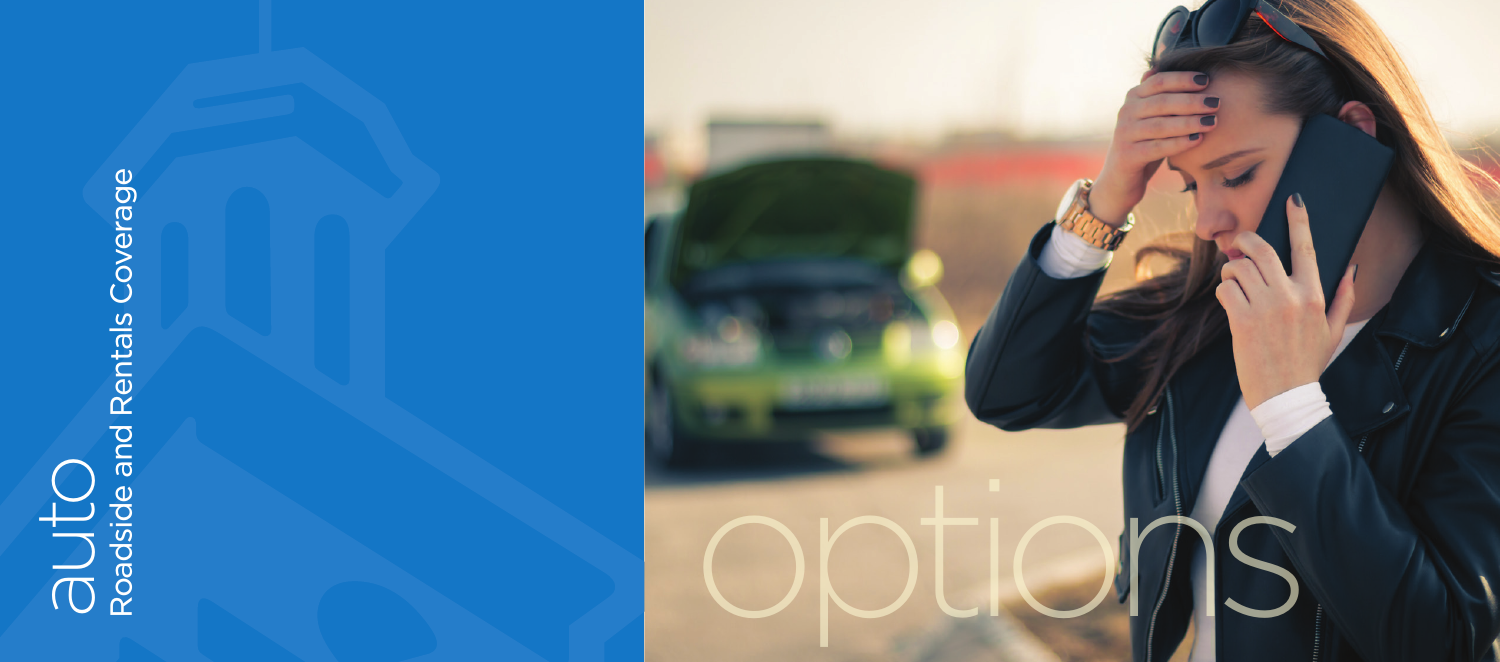## No surprises on the road or at the rental car counter

When the unexpected happens, Erie Insurance is there for you. To get even more from your auto policy, consider adding on the optional Roadside and Rentals bundle, which includes Roadside Service Coverage, Rental Car Coverage and Transportation Expense Coverage (you can choose one or all of these coverages). With Roadside and Rentals, you'll be taken care of in a roadside emergency and when you need more robust rental car coverage.

#### Roadside Service

"Let me help you." Those words mean so much when you're stranded on the road somewhere. Answering the call is only the beginning. With Erie Insurance's Roadside Service Coverage, we are quick to get you where you need to be if your car breaks down.

You can add this optional coverage to your ERIE auto policy and have peace of mind knowing you will be taken care of if your car has a flat tire, dead battery, runs out of gas or breaks down. (This program does not cover accident-related towing.) If you need help, call 888-FOR-ERIE (888-367-3743). You'll be connected with Agero, ERIE's nationwide road service assistance partner. There's no deductible, you pay nothing up front and the service is there for you 24/7, so even if it's 4 a.m. or Christmas Day, that's OK. We have your back.

#### Rental Car Coverage

Your life doesn't have to stop just because your car is out of commission from an accident. While basic rental car coverage\* is automatically included in your auto policy, that might not be the best option for you and your family.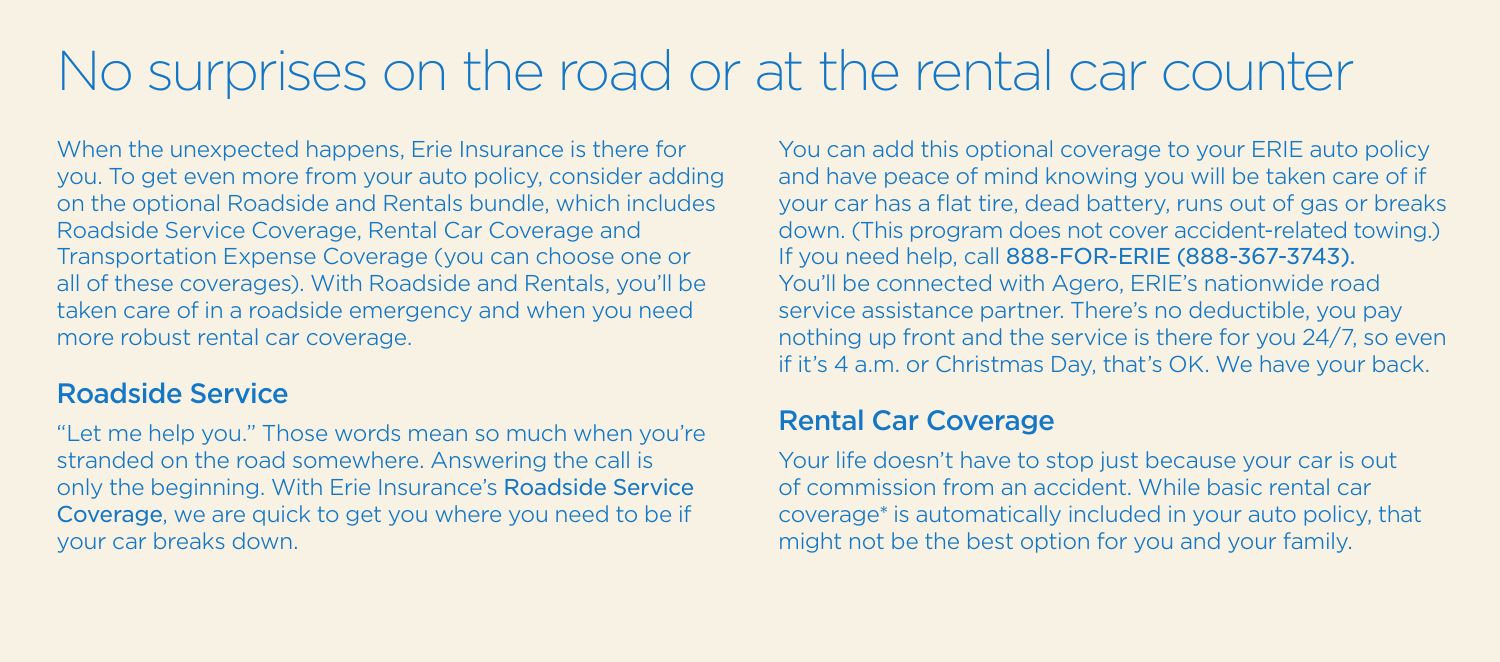#### If you need a larger vehicle or want coverage for a collision loss, you'll want to add Transportation Expense Coverage to your ERIE auto policy.

The annual cost of the coverage is typically less than a one-day car rental. And what if your vehicle takes several weeks to repair? You shouldn't have to let an accident (and basic rental car insurance) inconvenience you. Adding Transportation Expense Coverage is a smart insurance decision.

#### Talk to your local ERIE Agent today about the details of adding Roadside and Rentals Coverage. It's just one more way ERIE is with you mile after mile.

\*In all states except VA and NC, Transportation Expenses are included with Comprehensive Coverage but must be purchased separately for a Collision loss. Rental vehicle coverage is based on the type of vehicle rented, rather than a specific dollar amount (see chart at right). In VA and NC, Transportation Expense Coverage is included with Comprehensive Coverage and Collision Coverage and is subject to a per day limit.

### Rental Car Classes (Applicable in all states except VA and NC.)

Select the class of car and rental expense coverage that best suits your needs:

| <b>Class</b>                                                   | <b>Models</b>                                                  | Capacity                  |
|----------------------------------------------------------------|----------------------------------------------------------------|---------------------------|
| Class <sub>1</sub><br><b>Compact Sedan</b>                     | Nissan Versa, Toyota<br>Yaris or similar                       | Typically seats up to 4   |
| Class <sub>2</sub><br><b>Traditional Sedan</b>                 | Chrysler 300, Ford<br>Fusion, Chevy Impala<br>or similar       | Typically seats up to 5   |
| Class <sub>3</sub><br>Small SUV/Pickup Truck                   | Ford Escape, Chevy<br>Silverado or similar                     | Typically seats up to 5   |
| Class <sub>4</sub><br>Minivan/Midsize SUV                      | Chrysler Town &<br>Country, Jeep Grand<br>Cherokee or similar  | Typically seats 6 to 7    |
| Class <sub>5</sub><br><b>Luxury Sedan/Large SUV</b>            | Cadillac DTS, Chevy<br>Tahoe or similar                        | Typically seats up to 6   |
| Class $6**$<br><b>Handicapped</b><br><b>Accessible Vehicle</b> | Contact your local<br>rental service for<br>available options. | Dependent upon<br>vehicle |

\*\*Not available in NY.